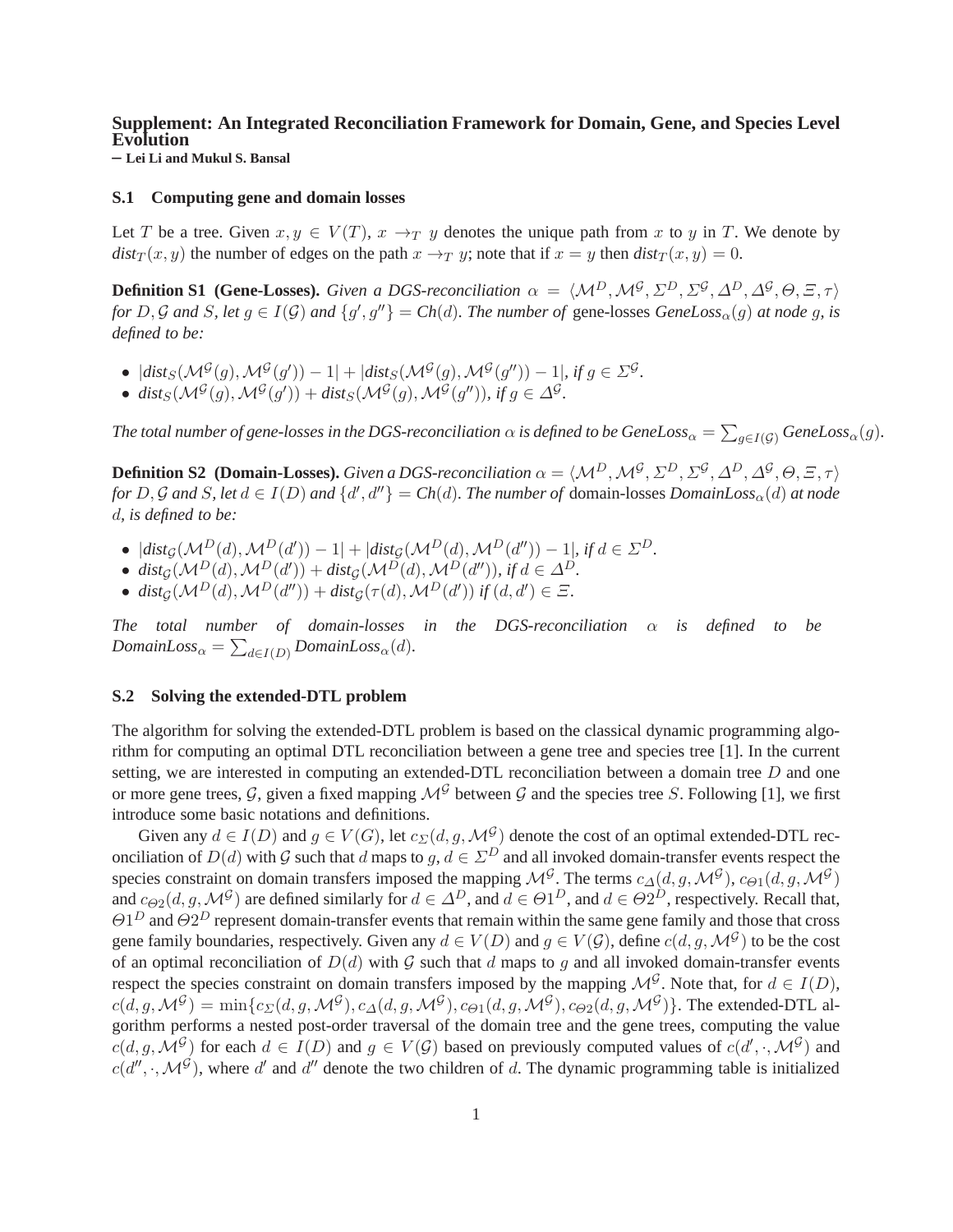based on the given leaf mappings from D to G. Once all the  $c(\cdot, \cdot, \mathcal{M}^{\mathcal{G}})$  values are computed, the minimum extended-DTL reconciliation cost of D and G, given  $\mathcal{M}^{\mathcal{G}}$ , is simply  $\min_{g \in V(\mathcal{G})} c(r(\mathcal{H}(D), g, \mathcal{M}^{\mathcal{G}}))$ .

To help compute  $c_{\Sigma}(d,g,\mathcal{M}^{\mathcal{G}})$ ,  $c_{\Delta}(d,g,\mathcal{M}^{\mathcal{G}})$ ,  $c_{\Theta1}(d,g,\mathcal{M}^{\mathcal{G}})$  and  $c_{\Theta2}(d,g,\mathcal{M}^{\mathcal{G}})$ , we also define, for each  $d \in V(D)$  and  $g \in V(G)$ ,

$$
in(d, g, \mathcal{M}^{\mathcal{G}}) = \min_{x \in V(G(g))} \{ P_{loss}^{D} \cdot dist_G(g, x) + c(d, x, \mathcal{M}^{\mathcal{G}}) \},
$$
  
out-1(d, g, \mathcal{M}^{\mathcal{G}}) = \min\_{x \in V(G) \text{ where } x \text{ is incomparable to } g \text{ and } \mathcal{M}^{\mathcal{G}}(g) = \mathcal{M}^{\mathcal{G}}(x)} c(d, x, \mathcal{M}^{\mathcal{G}}), and  
out-2(d, g, \mathcal{M}^{\mathcal{G}}) = \min\_{x \in V(\mathcal{G}) \backslash V(G) \text{ where } \mathcal{M}^{\mathcal{G}}(g) = \mathcal{M}^{\mathcal{G}}(x)} c(d, x, \mathcal{M}^{\mathcal{G}}),

where G represents the specific gene tree in which node g appears, i.e.,  $g \in V(G)$ .

The complete algorithm for solving the extended-DTL problem can now be formally described as follows:

**Algorithm** *extended-DTL*( $D$ ,  $\mathcal{G}$ ,  $S$ ,  $\mathcal{L}^D$ ,  $\mathcal{M}^{\mathcal{G}}$ )

\n- 1: **for** each 
$$
d \in V(D)
$$
 and  $g \in V(G)$  **do**
\n- 2: Initialize  $c(d, g, \mathcal{M}^{\mathcal{G}})$ ,  $c_{\Sigma}(d, g, \mathcal{M}^{\mathcal{G}})$ ,  $c_{\Delta}(d, g, \mathcal{M}^{\mathcal{G}})$ ,  $c_{\Theta 1}(d, g, \mathcal{M}^{\mathcal{G}})$  and  $c_{\Theta 2}(d, g, \mathcal{M}^{\mathcal{G}})$  to  $\infty$ .
\n- 3: **end for**
\n- 4: **for** each  $d \in Le(D)$  **do**
\n- 5: Initialize  $c(d, \mathcal{L}^D(d), \mathcal{M}^{\mathcal{G}})$  to 0.
\n

$$
6: \textbf{ end for }
$$

7: **for** each  $d \in I(D)$  in post-order **do** 

8: **for** each 
$$
G \in \mathcal{G}
$$
 **do**  
\n9: **for** each  $g \in V(G)$  in post-order **do**  
\n10: Let  $\{d', d''\} = Ch_D(d)$ .  
\n11: **if**  $g \in Le(G)$  **then**  
\n12:  $c_S(d, g, \mathcal{M}^G) = \mathcal{D}_\Delta^D + c(d', g, \mathcal{M}^G) + c(d'', g, \mathcal{M}^G)$ .  
\n13:  $c_A(d, g, \mathcal{M}^G) = P^D_\Delta + c(d', g, \mathcal{M}^G) + c(d'', g, \mathcal{M}^G) + out-I(d'', g, \mathcal{M}^G), in(d'', g, \mathcal{M}^G) + out-I(d'', g, \mathcal{M}^G) + out-I(d'', g, \mathcal{M}^G)$ .  
\n14: If  $g \neq r(f(G)$ , then  $c_{\Theta 1}(d, g, \mathcal{M}^G) = P^D_{\Theta 1} + min\{in(d', g, \mathcal{M}^G) + out-2(d'', g, \mathcal{M}^G), in(d'', g, \mathcal{M}^G) + out-2(d', g, \mathcal{M}^G)\}$ .  
\n15: If  $|G| > 1$ , then  $c_{\Theta 2}(d, g, \mathcal{M}^G) = P^D_{\Theta 2} + min\{in(d', g, \mathcal{M}^G), c_{\Theta 1}(d, g, \mathcal{M}^G), c_{\Theta 2}(d, g, \mathcal{M}^G)\}$ .  
\n16: **else**  
\n18: Let  $\{g', g''\} = Ch_G(g)$ .  
\n19:  $c_S(d, g, \mathcal{M}^G) = min\{ic_S(d, g, \mathcal{M}^G) + in(d'', g'', \mathcal{M}^G), in(d'', g', \mathcal{M}^G) + in(d', g'', \mathcal{M}^G)\}$ .  
\n10:  $c_S(d, g, \mathcal{M}^G) = min\{in(d', g, \mathcal{M}^G) + in(d'', g', \mathcal{M}^G), in(d'', g'', \mathcal{M}^G)\}$ .  
\n20:  $c_S(d, g, \$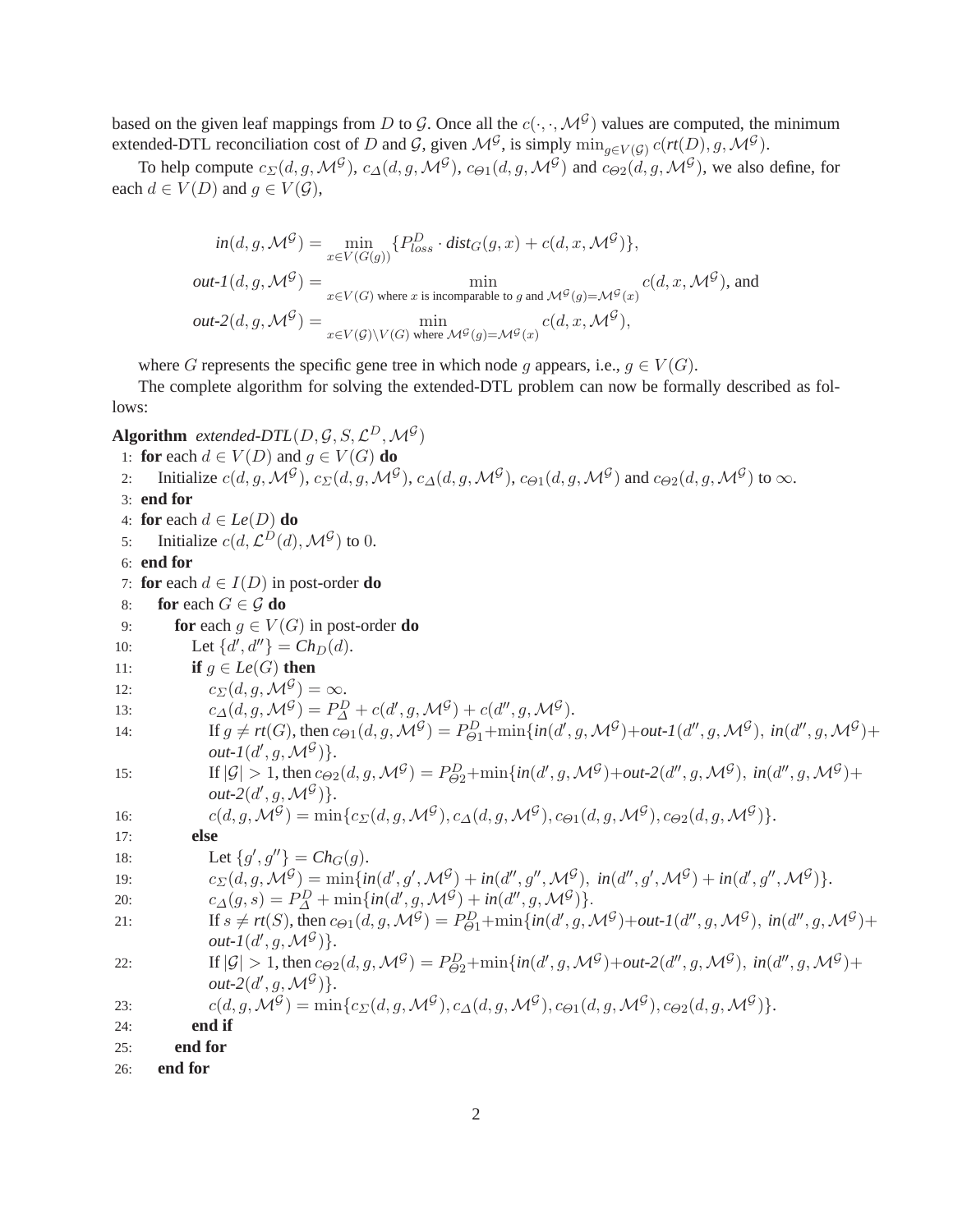## 27: **end for**

28: Return  $\min_{g \in V(\mathcal{G})} c(rt(D), g, \mathcal{M}^{\mathcal{G}})$ .

Note that the values  $in(d, g, \mathcal{M}^{\mathcal{G}})$ , *out-1*(d, g,  $\mathcal{M}^{\mathcal{G}}$ ) and *out-2*(d, g,  $\mathcal{M}^{\mathcal{G}}$ ), for each  $d \in D$  and  $g \in V(\mathcal{G})$ , can be easily computed as needed in the above algorithm. The correctness of Algorithm *extended-DTL* follows easily from the correctness of the algorithm for computing optimal DTL reconciliations [1]. A formal proof of correctness is therefore excluded and we refer the reader to [1].

### **S.3 Detailed description of the dynamic programming heuristic**

Our heuristic for the ODGS problem builds upon the *extended-DTL* algorithm described above. As explained in the main text, the main idea is to allow for the modification of the mapping  $\mathcal{M}^{\mathcal{G}}$  to enable domain transfer events as needed, and accounting for the additional gene-species reconciliation cost incurred due to the modification of  $\mathcal{M}^{\mathcal{G}}$ .

The initial gene-species mapping  $\mathcal{M}^{\mathcal{G}}$  is defined to be the LCA mapping (which is the unique mapping that minimizes the duplication-loss reconciliation cost between G and S). Specifically, for any  $G \in \mathcal{G}$  and  $g \in I(G)$ , we define  $\mathcal{M}^{\mathcal{G}}(g) = \text{lcag}(\mathcal{L}^{\mathcal{G}}(\text{Le}(G(g))))$ . Let  $\gamma$  denote the reconciliation cost of  $\mathcal{G}$  and  $S$ given by this mapping. Consider a domain-transfer event whose donor and recipient are nodes  $g_1$  and  $g_2$ from  $V(G)$  (such that  $g_1$  and  $g_2$  do not have an ancestor-descendant relationship, as required for domaintransfer events). To enable this domain-transfer event, the mapping  $\mathcal{M}^{\mathcal{G}}$  may need to be modified so that  $g_1$ and  $g_2$  both map to the same species node on the species tree. Let  $\mathcal{M}_{g_1,g_2}^{\mathcal{G}}$  denote this modified mapping, such that  $\mathcal{M}_{g_1,g_2}^{\mathcal{G}}$  has the least reconciliation cost for  $\mathcal{G}$  and  $S$  among all such mappings. Let  $\gamma_{g_1,g_2}$  denote the reconciliation cost of G and S under the modified mapping  $\mathcal{M}_{g_1,g_2}^{\mathcal{G}}$ ). The additional gene-species cost incurred in allowing the domain-transfer event between  $g_1$  and  $g_2$  is defined to be

$$
Add(g_1, g_2) = \gamma_{g_1, g_2} - \gamma.
$$

Based on the given set of gene trees G and species tree S, the value of  $Add(q_1, q_2)$  can be easily precomputed for each  $g_1, g_2 \in V(G)$  in accordance with the standard gene duplication/loss reconciliation model. Our description of the heuristic algorithm below assumes that all  $Add(\cdot, \cdot)$  values have been precomputed. Note that, for some choices of  $g_1$  and  $g_2$ , the mapping  $\mathcal{M}_{g_1,g_2}^{\mathcal{G}}$  may not exist (e.g., when  $g_1$  and  $g_2$  are leaf nodes mapping to different species). In such cases, the value  $Add(g_1, g_2)$  is  $\infty$ .

Observe that the heuristic algorithm does not compute the values  $c(d, g, \mathcal{M}^{\mathcal{G}})$ ,  $c_{\Sigma}(d, g, \mathcal{M}^{\mathcal{G}})$ ,  $c_{\Delta}(d, g, \mathcal{M}^{\mathcal{G}})$ ,  $c_{\Theta_1}(d,g,\mathcal{M}^{\mathcal{G}})$ , and  $c_{\Theta_2}(d,g,\mathcal{M}^{\mathcal{G}})$ , as defined in the previous section. Rather, the heuristic computes upperbounds for these values, and we denote these upper bounds by  $c'(d, g, \mathcal{M}^{\mathcal{G}})$ ,  $c'_{\Sigma}(d, g, \mathcal{M}^{\mathcal{G}})$ ,  $c'_{\Delta}(d, g, \mathcal{M}^{\mathcal{G}})$ ,  $c'_{\Theta1}(d,g,\mathcal{M}^{\mathcal{G}})$ , and  $c'_{\Theta2}(d,g,\mathcal{M}^{\mathcal{G}})$ .

For the heuristic, we modify the definitions of  $out - 1$  and  $out - 2$  to account for the additional costs of modifying  $\mathcal{M}^{\mathcal{G}}$  to enable the considered transfer events. The new definitions for  $out - 1$  and  $out - 2$  are as follows:

out-1(d, g, 
$$
\mathcal{M}^{\mathcal{G}})
$$
 = min  
out-2(d, g,  $\mathcal{M}^{\mathcal{G}}$ ) = min  

$$
out-2(d, g, \mathcal{M}^{\mathcal{G}})
$$
 = min  

$$
x \in V(\mathcal{G}) \setminus V(\mathcal{G})
$$
  $(c(d, x, \mathcal{M}^{\mathcal{G}}) + Add(g, x))$ 

where G represents the specific gene tree in which node g appears, i.e.,  $g \in V(G)$ . The definition of  $in(d, g, \mathcal{M}^{\mathcal{G}})$  remains unchanged.

The heuristic algorithm can now be written as follows: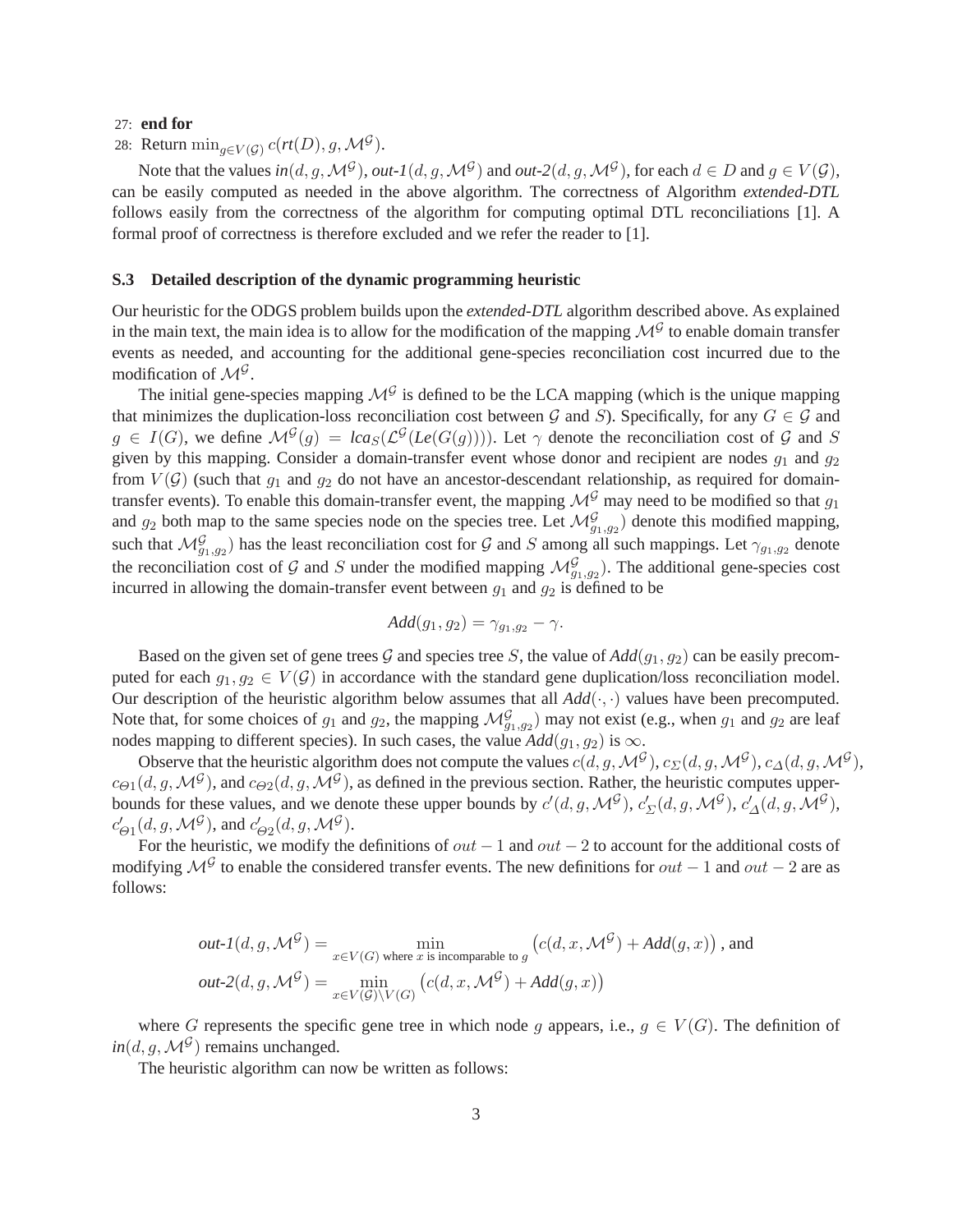**Algorithm** *Dynamic-Programming-Heuristic*( $D, G, S, L^D, L^G$ ) 1: Initialize  $\mathcal{M}^{\mathcal{G}}$  to be the LCA mapping from  $\mathcal{G}$  to  $S$ . 2: **for** each  $d \in V(D)$  and  $q \in V(G)$  **do** 3: Initialize  $c'(d, g, \mathcal{M}^{\mathcal{G}})$ ,  $c'_{\Sigma}(d, g, \mathcal{M}^{\mathcal{G}})$ ,  $c'_{\Delta}(d, g, \mathcal{M}^{\mathcal{G}})$ ,  $c'_{\Theta 1}(d, g, \mathcal{M}^{\mathcal{G}})$  and  $c'_{\Theta 2}(d, g, \mathcal{M}^{\mathcal{G}})$  to  $\infty$ . 4: **end for** 5: **for** each  $d \in Le(D)$  **do** 6: Initialize  $c'(d, \mathcal{L}^D(d), \mathcal{M}^{\mathcal{G}})$  to 0. 7: **end for** 8: **for** each  $d \in I(D)$  in post-order **do** 9: **for** each  $G \in \mathcal{G}$  **do** 10: **for** each  $g \in V(G)$  in post-order **do** 11: Let  $\{d', d''\} = Ch_D(d)$ . 12: **if**  $q \in Le(G)$  **then**  $13:$  $\mathcal{L}_{\Sigma}(d,g,\mathcal{M}^{\mathcal{G}}) = \infty.$  $14:$  $\overline{U}_{\Delta}(d,g,\mathcal{M}^{\mathcal{G}}) = P_{\Delta}^{D} + c'(d',g,\mathcal{M}^{\mathcal{G}}) + c'(d'',g,\mathcal{M}^{\mathcal{G}}).$ 15: If  $g \neq rt(G)$ , then  $c'_{\Theta_1}(d, g, \mathcal{M}^{\mathcal{G}}) = P_{\Theta_1}^D + \min\{in(d', g, \mathcal{M}^{\mathcal{G}}) + out\text{-}1(d'', g, \mathcal{M}^{\mathcal{G}}), in(d'', g, \mathcal{M}^{\mathcal{G}}) + \}$  $out-I(d',g,\mathcal{M}^{\mathcal{G}})\}.$ 16: If  $|\mathcal{G}| > 1$ , then  $c'_{\Theta 2}(d, g, \mathcal{M}^{\mathcal{G}}) = P_{\Theta 2}^D + \min\{in(d', g, \mathcal{M}^{\mathcal{G}}) + out - 2(d'', g, \mathcal{M}^{\mathcal{G}}), in(d'', g, \mathcal{M}^{\mathcal{G}}) +$  $out-2(d',g,\mathcal{M}^{\mathcal{G}})\}.$ 

$$
c'(d,g,\mathcal{M}^{\mathcal{G}}) = \min\{c'_{\Sigma}(d,g,\mathcal{M}^{\mathcal{G}}),c'_{\Delta}(d,g,\mathcal{M}^{\mathcal{G}}),c'_{\Theta 1}(d,g,\mathcal{M}^{\mathcal{G}}),c'_{\Theta 2}(d,g,\mathcal{M}^{\mathcal{G}})\}.
$$

18: **else**

 $17:$ 

19: Let  $\{g', g''\} = Ch_G(g)$ .  $20:$  $J_{\Sigma}(d,g,\mathcal{M}^{\mathcal{G}})=\min\{in(d',g',\mathcal{M}^{\mathcal{G}})+in(d'',g'',\mathcal{M}^{\mathcal{G}}),\ in(d'',g',\mathcal{M}^{\mathcal{G}})+in(d',g'',\mathcal{M}^{\mathcal{G}})\}.$  $21:$  $J_{\Delta}(g, s) = P_{\Delta}^D + \min\{in(d', g, \mathcal{M}^{\mathcal{G}}) + in(d'', g, \mathcal{M}^{\mathcal{G}})\}.$ 22: If  $s \neq rt(S)$ , then  $c'_{\Theta_1}(d, g, \mathcal{M}^{\mathcal{G}}) = P_{\Theta_1}^D + \min\{in(d', g, \mathcal{M}^{\mathcal{G}}) + out\text{-}1(d'', g, \mathcal{M}^{\mathcal{G}}), in(d'', g, \mathcal{M}^{\mathcal{G}}) + \}$  $out-I(d',g,\mathcal{M}^{\mathcal{G}})\}.$ 23: If  $|\mathcal{G}| > 1$ , then  $c'_{\Theta 2}(d, g, \mathcal{M}^{\mathcal{G}}) = P_{\Theta 2}^D + \min\{in(d', g, \mathcal{M}^{\mathcal{G}}) + out - 2(d'', g, \mathcal{M}^{\mathcal{G}}), in(d'', g, \mathcal{M}^{\mathcal{G}}) +$  $out-2(d',g,\mathcal{M}^{\mathcal{G}})\}.$  $24:$  $\mathcal{C}'(d,g,\mathcal{M}^{\mathcal{G}})=\min\{c'_\Sigma(d,g,\mathcal{M}^{\mathcal{G}}),c'_\Delta(d,g,\mathcal{M}^{\mathcal{G}}),c'_{\Theta 1}(d,g,\mathcal{M}^{\mathcal{G}}),c'_{\Theta 2}(d,g,\mathcal{M}^{\mathcal{G}})\}.$ 25: **end if** 26: **end for** 27: **end for**

28: **end for**

29: Return  $\min_{g \in V(G)} c'(rt(D), g, \mathcal{M}^{\mathcal{G}}).$ 

**Post-processing.** The pseudocode above shows how to compute the final DGS-reconciliation cost. An actual DGS reconciliation can easily be computed by back-tracking through the dynamic programming table, as in any dynamic programming algorithm. For our algorithm, backtracking gives a final domain-gene mapping  $\mathcal{M}^D$ , along with the partition of  $I(D)$  into  $\Sigma^D$ ,  $\Delta^D$ , and  $\Theta$ , but it does not directly give the final (modified) gene-species mapping  $\mathcal{M}^{\mathcal{G}}$ . The final gene-species mapping can be efficiently computed by considering the donors and recipients for each domain-transfer event in  $\Theta$ , and modifying the initial LCA mapping between  $G$  and  $S$  to satisfy all the species mapping constraints required for all donor-receiver pairs for the domaintransfers in  $\Theta$ . Specifically, consider any node  $g \in V(G)$  that appears as donor or recipient for at least one of the domain-transfers. Let  $\{g_1, g_2, \ldots, g_z\}$  be the set of nodes from  $V(\mathcal{G})$  that are paired as a donor or receiver with g. Then, the final mapping for g is assigned to be  $lca_S(\mathcal{L}^{\mathcal{G}}(Le(\mathcal{G}(g)))\cup\mathcal{L}^{\mathcal{G}}(Le(\mathcal{G}(g_1)))\cup\ldots\cup$  $\mathcal{L}^{\mathcal{G}}(Le(\mathcal{G}(g_z))))$ .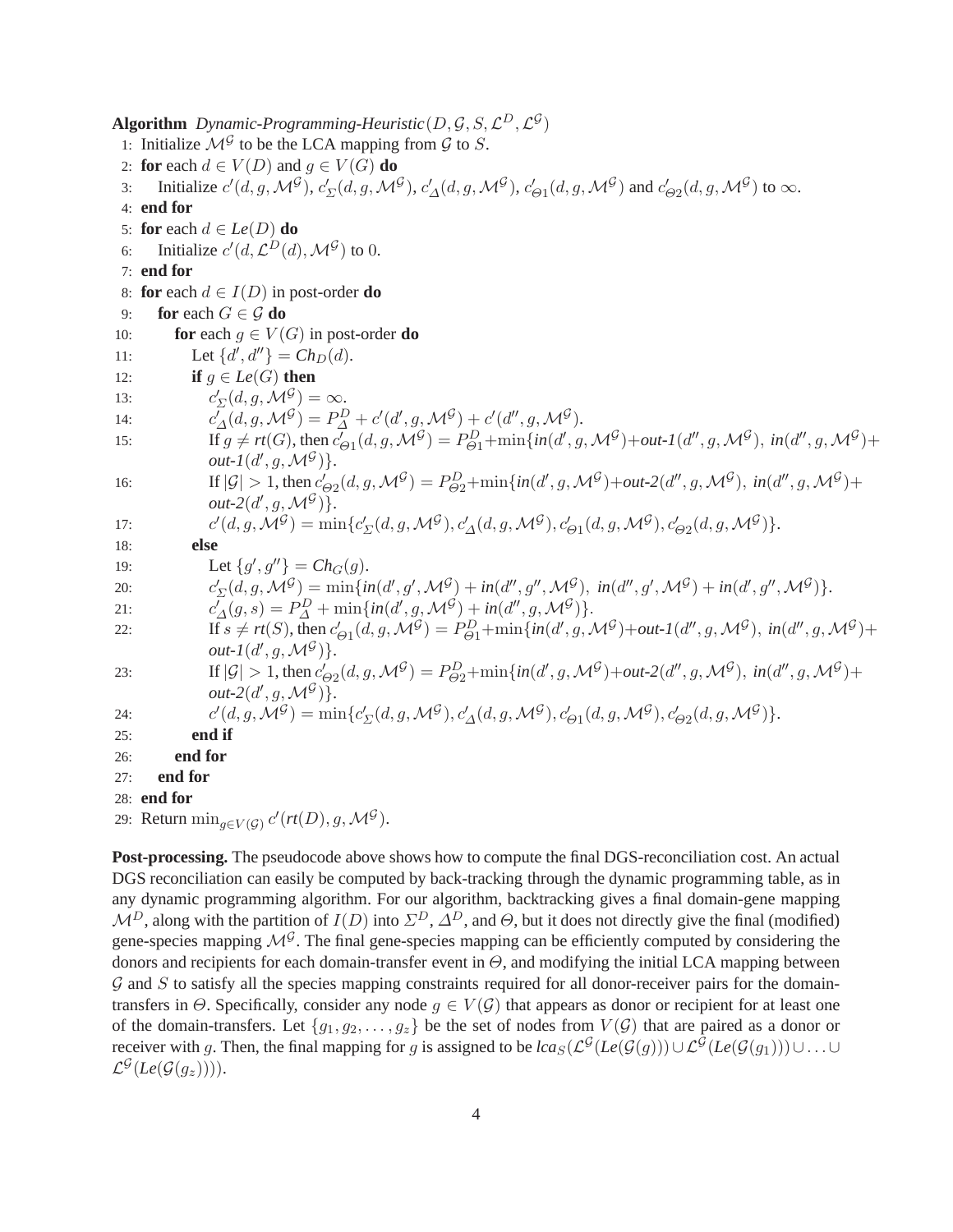**Time complexity of the heuristic.** For any fixed  $g_1, g_2 \in V(G)$ , the value of  $Add(g_1, g_2)$  can be computed in  $O(|Le(G)| + |Le(S)|)$  time (using linear-time LCA-mapping computation [2] and a constant number of traversals of G and S. Thus, all  $Add(g_1, g_2)$  values can be precomputed in  $O(|Le(G)|^3 + |Le(S)| \cdot |Le(G)|^2)$ time. Inside Algorithm *Dynamic-Programming-Heuristic*, the initial mapping  $\mathcal{M}^{\mathcal{G}}$  can be computed in  $O(|Le(\mathcal{G})| + |Le(S)|)$  time [2]. Computation of each  $in(\cdot, \cdot, \cdot)$ , *out-1*( $\cdot, \cdot, \cdot$ ) or *out-2*( $\cdot, \cdot, \cdot$ ) value requires  $O(|Le(\mathcal{G})|)$  time by brute force. Steps 11 through 24 therefore require  $O(|Le(\mathcal{G})|)$  time overall. Steps 11 through 24 are executed a total of  $O(|Le(D)| \cdot |Le(G)|)$  times through the "for" loops in Steps 8, 9 and 10. Thus, the total time spent in the "for" loop of Step 8 is  $O(|Le(D)| \cdot |Le(G)|^2)$ . Step 29 requires only  $O(|Le(\mathcal{G})|)$  time. The post-processing step to finalize the gene-species mapping requires an additional  $O(|Le(G)|^2)$  time. The total time complexity of the dynamic programming heuristic is thus  $O(|Le(\mathcal{G})|^2 \cdot (|Le(\mathcal{G})| + |Le(S)| + |Le(D)|)).$ 

Figure S1 shows the running time of our implementation of this heuristic in practice on the trees in our dataset.



**Fig. S1.** This figure shows the running time (in seconds) of our heuristic algorithm on our data set of 3761 domain trees and associated gene families from 12 fly species, plotted against the number of nodes (leaves plus internal nodes) in each domain tree and its associated gene trees.